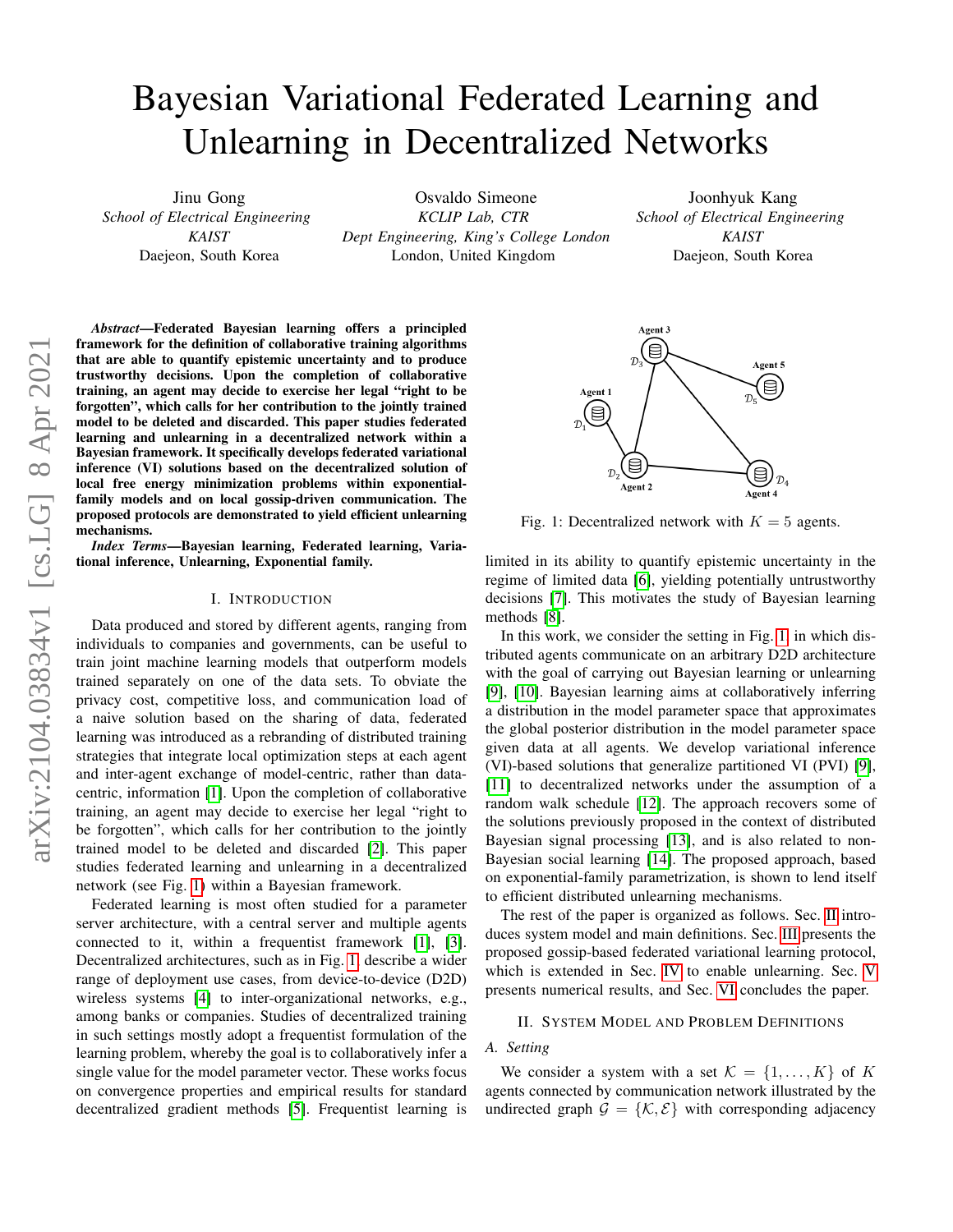matrix  $A$ , where  $\mathcal E$  denotes the set of edges. The local data set  $\mathcal{D}_k = \{z_{k,n}\}_{n=1}^{N_k}$  of agent  $k \in \mathcal{K}$  contains  $N_k$  data points, and the associated training loss for model parameter  $\theta$  is defined as

$$
L_k(\theta) = \frac{1}{N_k} \sum_{n=1}^{N_k} \ell_k(z_{k,n}|\theta),
$$
 (1)

for some loss function  $\ell_k(z|\theta)$ . We also denote as  $\mathcal{D}$  =  $\bigcup_{k=1}^K \mathcal{D}_k$  the global data set.

## *B. Federated Bayesian Learning*

The agents collectively aim at obtaining the variational distribution  $q(\theta)$  on the model parameter space that minimizes the *global free energy* (see, e.g., [\[9\]](#page-4-8), [\[11\]](#page-4-10))

$$
\min_{q(\theta)\in\mathcal{Q}}\left\{F(q(\theta)) = \sum_{k=1}^{K} \mathbb{E}_{\theta\sim q(\theta)}[L_k(\theta)] + \alpha \cdot \mathbb{D}(q(\theta)||p_0(\theta))\right\},\qquad(2)
$$

where  $\alpha > 0$  is a temperature parameter,  $\mathbb{D}(\cdot \| \cdot)$  denotes Kullback–Leibler (KL) divergence, and  $p_0(\theta)$  is a prior distribution. The variational posterior is constrained to lie in a set Q of distribution. When no constraints are imposed on set  $Q$ , the optimal solution is given by the global generalized posterior distribution

$$
q^*(\theta|\mathcal{D}) = \frac{1}{Z} \cdot \tilde{q}^*(\theta|\mathcal{D})
$$
 (3)

where 
$$
\tilde{q}^*(\theta|\mathcal{D}) = p_0(\theta) \exp\left(-\frac{1}{\alpha} \sum_{k=1}^K L_k(\theta)\right)
$$
, (4)

which coincides with the conventional posterior  $p(\theta|\mathcal{D})$  when  $\alpha$  = 1 and the loss function is given by the log-loss  $\ell_k(z|\theta) = -\log p(z|\theta)$ . When the set Q of variational posteriors  $q(\theta)$  is constrained, the solution of the problem [\(2\)](#page-1-1) is an approximation of the global generalized posterior [\(3\)](#page-1-2)-[\(4\)](#page-1-3). In federated Bayesian learning, the problem [\(2\)](#page-1-1) is addressed via a distributed training and communication protocol.

## *C. Federated Bayesian Unlearning*

Assume that the system has obtained a, possibly suboptimal, solution  $q(\theta|\mathcal{D}) \in \mathcal{Q}$  to problem [\(2\)](#page-1-1). In federated machine unlearning, we wish to remove from this distribution information about data set  $\mathcal{D}_k \subset \mathcal{D}$  of some agent k. Ideally, we would do so by addressing problem [\(2\)](#page-1-1) from scratch using the data set  $\mathcal{D}_{-k} = \mathcal{D} \setminus \mathcal{D}_k$  to obtain a variational posterior  $q(\theta | \mathcal{D}_{-k})$ , but this may be costly in terms of computation and convergence time. In federated Bayesian unlearning, the goal is devising decentralized protocols that are more efficient than training from scratch.

# *D. Communication Protocol*

In this paper, we adopt a baseline gossip-based communication protocol based on a random walk on the graph [\[12\]](#page-4-11). Accordingly, at any time slot  $i = 1, 2, \ldots$ , a node  $k^{(i)}$  is scheduled to carry out local computing, and to (possibly) communicate with one of its neighbors when local computation is completed. Specifically, we adopt the Metropolis-Hastings (MH) scheduling [\[12\]](#page-4-11), whereby node  $k^{(i)}$  chooses node j uniformly at random from the set of neighbours  $\mathcal{N}_{k^{(i)}}$ . Then, for the given selected node j, node  $k^{(i)}$  sets

<span id="page-1-7"></span>
$$
k^{(i+1)} = \begin{cases} j & \text{w. p. min} \left( 1, \frac{\deg(k^{(i)})}{\deg(j)} \right) \\ k^{(i)} & \text{otherwise} \end{cases}
$$
 (5)

Therefore, in the next time slot  $i + 1$ , either the same node  $k^{(i)}$  is scheduled, or a neighbor j of node  $k^{(i)}$  is scheduled.

#### <span id="page-1-0"></span>III. GOSSIP-BASED FEDERATED BAYESIAN LEARNING

<span id="page-1-1"></span>In this section, we tackle the Bayesian variational learning problem [\(2\)](#page-1-1) over a set  $Q$  of variational distributions that, mimicking the optimal unconstrained solution [\(3\)](#page-1-2)-[\(4\)](#page-1-3), factorize as

<span id="page-1-4"></span>
$$
q(\theta) = p_0(\theta) \prod_{k=1}^{K} t_k(\theta),
$$
\n(6)

<span id="page-1-2"></span>where the unnormalized distribution  $t_k(\theta)$  is referred to as approximate local likelihood [\[9\]](#page-4-8), [\[11\]](#page-4-10). To optimize within the set  $Q$  defined by  $(6)$ , we follow a suboptimal local optimization procedure that proceeds coordinate-wise as in the expectation propagation and PVI frameworks [\[9\]](#page-4-8), [\[11\]](#page-4-10). At the end of each time slot i, the scheduled agent  $k^{(i)}$  produces an updated variational posterior, which we refer to as  $q^{(i)}(\theta)$ . If  $k^{(i+1)} \neq k^{(i)}$ , this distribution is passed to agent  $k^{(i+1)}$  before the beginning of time slot  $i + 1$ .

#### <span id="page-1-3"></span>*A. Gossip-Based Federated Variational Learning*

The proposed protocol, termed gossip-based federated variational learning (G-FVL), is defined as follows for any set  $Q$ satisfying [\(6\)](#page-1-4). Specific implementations based on the exponential family are detailed next.

Initialization. Randomly and uniformly choose initial agent  $k^{(1)}$ ; set the current variational posterior distribution as  $q^{(0)}(\theta) = p_0(\theta)$ ; and  $t_k^{(0)}$  $k^{(0)}(\theta) = 1$  for all  $k \in \mathcal{K}$ .

**Step 1.** At the *i*-th iteration, agent  $k^{(i)}$  updates the current global variational posterior  $q^{(i-1)}(\theta)$  as a solution to the minimization of the *local free energy*

$$
\min_{q(\theta)\in\mathcal{Q}}\left\{F^{(i)}(q(\theta)) = \mathbb{E}_{\theta\sim q(\theta)}[L_{k^{(i)}}(\theta)] + \alpha \cdot \mathbb{D}\left(q(\theta)\middle\|\frac{q^{(i-1)}(\theta)}{t_{k^{(i)}}^{(i-1)}(\theta)}\right)\right\}.
$$
 (7)

**Step 2.** Given the obtained solution  $q^{(i)}(\theta)$ , agent  $k^{(i)}$ updates the local likelihood as

<span id="page-1-6"></span><span id="page-1-5"></span>
$$
t_{k^{(i)}}^{(i)}(\theta) = \frac{q^{(i)}(\theta)}{q^{(i-1)}(\theta)} t_{k^{(i)}}^{(i-1)}(\theta),
$$
\n(8)

while non-scheduled agents  $k' \neq k^{(i)}$  set  $t_{k'}^{(i)}(\theta) = t_{k'}^{(i-1)}(\theta)$ .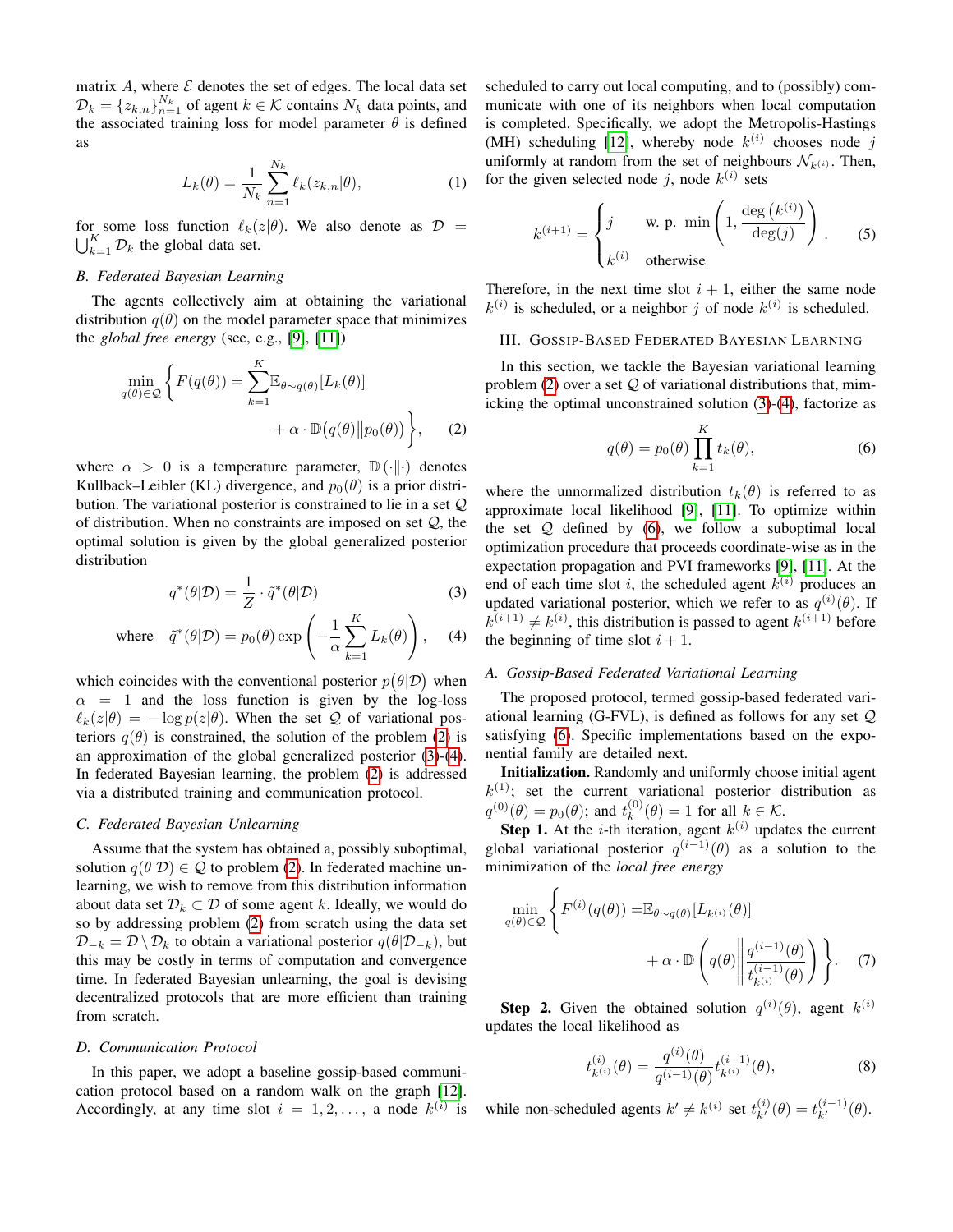In a manner similar to [\[11\]](#page-4-10), we can directly establish the following property of G-FVL. The proof is omitted since it follows the same steps as in [\[11\]](#page-4-10).

**Theorem 1.** The solution  $q^*(\theta|\mathcal{D})$  in [\(3\)](#page-1-2) is the unique fixed *point of G-FVL.*

#### <span id="page-2-6"></span>*B. Conjugate Exponential Family*

Problem [\(7\)](#page-1-5) can be solved exactly in the special case in which the likelihood  $p(z|\theta)$  defining the log-loss  $\ell_k(z|\theta) =$  $-\log p(z|\theta)$  and the prior  $p_0(\theta)$  form a conjugate pair in the exponential family (see, e.g., [\[15\]](#page-4-15)). This setting includes as a special case the beta-Bernoulli model studied in [\[13\]](#page-4-12). Accordingly, the likelihood is given as

$$
p(z|\theta) = \exp(\eta_l(\theta)^T s_l(z) - A_l(\theta) + M_l(z)), \qquad (9)
$$

where  $\eta_l(\theta)$  denotes the  $D \times 1$  vector of natural parameters;  $s_l(z)$  is the  $D \times 1$  vector of sufficient statistics;  $A_l(\theta)$  is the log-partition function;  $M_l(z)$  is the log-base measure; and the prior is

$$
p_0(\theta) = \exp\left(\eta_0^T \begin{bmatrix} \eta_l(\theta) \\ -A_l(\theta) \end{bmatrix} - A_0(\eta_0) + M_0(\theta) \right)
$$
  
=:  $\exp\text{Fam}(\theta|\eta_0),$  (10)

where  $\eta_0$ ,  $A_0(\eta_0)$ , and  $M_0(\theta)$  are the sufficient statistics, logpartition function, and log-base measure, respectively. With these choices, the global posterior [\(3\)](#page-1-2)-[\(4\)](#page-1-3) is also in the same exponential family distribution as the prior [\(10\)](#page-2-0), and is given as  $p(\theta|\mathcal{D}) = \text{ExpFam}(\theta|\eta_0 + \sum_{x \in \mathcal{D}} [s_l(x)^T, 1]^T)$ . Therefore, we can choose the approximate local likelihood without loss of optimality as  $t_k(\theta) \propto \text{ExpFam}(\theta|\eta_k)$  for some natural parameter  $\eta_k$ .

With this selection, the optimal solution of problem [\(7\)](#page-1-5) can be directly computed as (see, e.g., [\[9\]](#page-4-8))

$$
q^{(i)}(\theta) \propto \frac{q^{(i-1)}(\theta)}{t_{k^{(i)}}^{(i-1)}(\theta)} \exp(-L_{k^{(i)}}(\theta))
$$
\n(11)

$$
\propto \text{ExpFam}(\theta | \eta^{(i)}) \tag{12}
$$

with 
$$
\eta^{(i)} = \eta^{(i-1)} - \eta_{k^{(i)}}^{(i-1)} + \sum_{x \in \mathcal{D}_{k^{(i)}}} \begin{bmatrix} s_l(x) \\ 1 \end{bmatrix}
$$
, (13)

where  $t_{k(i)}^{(i-1)}(\theta) = \text{ExpFam}(\theta | \eta_{k(i)}^{(i-1)})$ . Furthermore, the approximate local likelihood [\(8\)](#page-1-6) can be obtained as

$$
t_{k^{(i)}}^{(i)}(\theta) \propto \text{ExpFam}(\theta | \eta_{k^{(i)}}^{(i)} = \eta^{(i)} - \eta^{(i-1)} + \eta_{k^{(i)}}^{(i-1)}). \tag{14}
$$

The resulting G-FVL algorithm is summarized in Algorithm [1.](#page-2-1) Note that agents only need to exchange the natural parameter  $\eta^{(i)}$  of the variational posterior.

By [\(13\)](#page-2-2)-[\(14\)](#page-2-3), each agent k simply adds  $\sum_{x \in \mathcal{D}_k} [s_l(x)]^T$ , 1]<sup>T</sup> to  $\eta^{(i-1)}$  at the first iteration i at which  $k = k^{(i)}$ ; and sets  $\eta^{(i')} = \eta^{(i'-1)}$  for any following iteration for which  $k = k^{(i')}$ . The process hence converges to the correct global posterior  $p(\theta|\mathcal{D})$  after all agents have been visited once. By the properties of MH scheduling, for a fully connected network, this process requires on average  $\sum_{i=1}^{K-1} (K-1)/(K-i) \approx$ 

 $(K-1)\log(K-1)$  iterations [\[16\]](#page-4-16), which corresponds to the cover time of the random walk. More details on the cover time of general graphs can be found in [\[16\]](#page-4-16), [\[17\]](#page-4-17).

<span id="page-2-1"></span>

| <b>Algorithm 1:</b> G-FVL for exponential family                                        |
|-----------------------------------------------------------------------------------------|
| <b>Initialization:</b> Set $i = 1$ ; $\eta^{(0)} = \eta_0$ ; $\eta_k^{(0)} = 0$ for all |
| $k \in \mathcal{K}$ ; randomly and uniformly choose                                     |
| initial agent $k^{(1)}$ ;                                                               |
| while stopping criterion not satisfied do                                               |
| Agent $k^{(i)}$ updates the global natural parameter                                    |
| $\eta^{(i)}$ via (13) or (17), and the local natural                                    |
| parameter $\eta_{k(i)}^{(i)}$ as in (14)                                                |
| The other agents $k \neq k^{(i)}$ set $\eta_k^{(i)} = \eta_k^{(i-1)}$                   |
| Agent $k^{(i)}$ chooses next node $k^{(i+1)}$ using (5) and                             |
| shares $\eta^{(i)}$ with it                                                             |
| $i \leftarrow i + 1$                                                                    |
|                                                                                         |

### <span id="page-2-7"></span>*C. Non-Conjugate Exponential Family*

<span id="page-2-0"></span>When the prior and the likelihood are not conjugate, the exact solution of problem [\(7\)](#page-1-5) becomes intractable. For this more general case, as in [\[11\]](#page-4-10), we assume that the approximate local likelihoods belong to an un-normalized exponential family distribution specified by natural parameter  $\eta$ , sufficient statistics  $s(\theta)$ , and log-based measure  $M(\theta)$  as

<span id="page-2-5"></span>
$$
t_k(\theta|\eta_k) = \exp\left(\eta_k^T s(\theta) + M(\theta)\right)
$$
  
=  $\exp\left(\tilde{\eta}_k^T \tilde{s}(\theta)\right) \propto \exp\text{Fam}(\theta|\tilde{\eta}_k),$  (15)

with  $\tilde{\eta}_k = [\eta_k^T, 1]^T$  and  $\tilde{s}(\theta) = [s(\theta)^T, M(\theta)]^T$  being the augmented vectors of natural parameter and sufficient statistics, respectively. The prior distribution is also assumed to be in the exponential family with the same sufficient statistics as the approximate local likelihood [\(15\)](#page-2-5), which we write as  $p_0(\theta|\eta_0) = \text{ExpFam}(\theta|\tilde{\eta}_0)$ . It follows that the variational posterior distribution [\(6\)](#page-1-4) can be expressed as

$$
q(\theta|\eta) = \text{ExpFam}(\theta|\tilde{\eta})
$$
 with  $\eta = \sum_{k=0}^{K} \eta_k$  and  $\tilde{\eta} = \sum_{k=0}^{K} \tilde{\eta}_k$ , (16)

<span id="page-2-2"></span>and  $\tilde{\eta} = [\eta^T, 1]^T$ . In order to address problem [\(7\)](#page-1-5), we follow natural gradient descent, yielding the local iteration  $l$  [\[18\]](#page-4-18)

<span id="page-2-3"></span>
$$
\eta^{[l]} \leftarrow \eta^{[l-1]} - \rho \left( \eta_{k^{(i)}}^{[l-1]} + \frac{1}{\alpha} \cdot \nabla_{\mu^{[l-1]}} \mathbb{E}_{q(\theta|\eta^{[l-1]})} [L_{k^{(i)}}(\theta)] \right),\tag{17}
$$

for local iteration index  $l = 1, \ldots, L$ , with initialization  $\eta^{[0]} =$  $\eta^{(i-1)}$ , output  $\eta^{[L]} = \eta^{(i)}$ , learning rate  $\rho$ , and with  $\mu^{[l-1]}$ denoting the moment parameter corresponding to the natural parameter  $\eta^{[l-1]}$  (see, e.g., [\[15\]](#page-4-15)). To estimate the gradient in [\(17\)](#page-2-4), we utilize the REINFORCE gradient as [\[19\]](#page-4-19)

<span id="page-2-4"></span>
$$
\nabla_{\mu} \mathbb{E}_{q(\theta|\eta)} [L_{k^{(i)}}(\theta)]
$$
  
\n
$$
\approx \frac{1}{S} \sum_{s=1}^{S} (L_{k^{(i)}}(\theta_s) - c) \cdot \nabla_{\mu} \log q(\theta_s|\eta), \qquad (18)
$$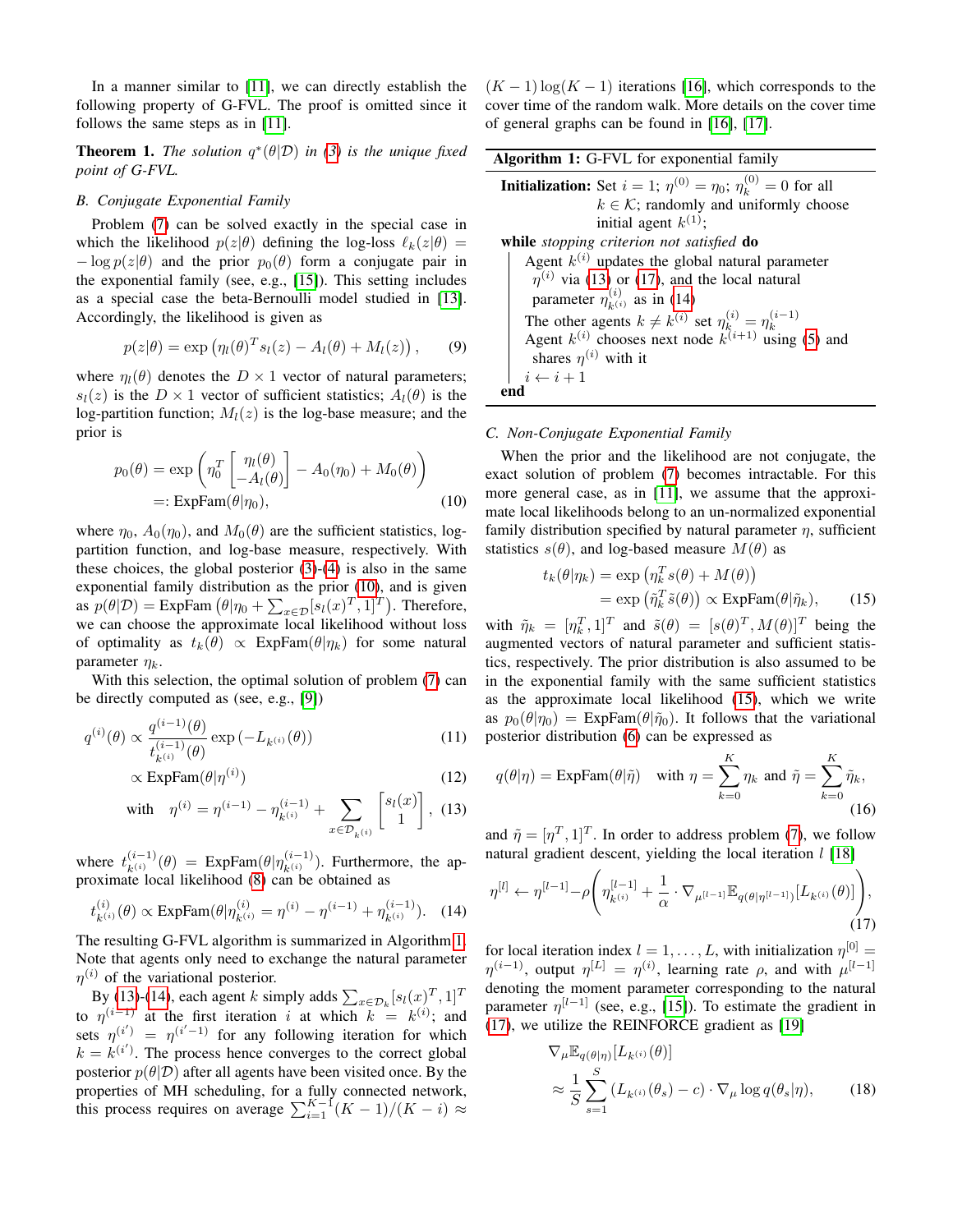where  $\{\theta_s\}_{s=1}^S$  are i.i.d. samples drawn from distribution  $q(\theta|\eta)$ , c is a baseline constant [\[19\]](#page-4-19), and

$$
\nabla_{\mu} \log q(\theta_s|\eta) = \text{FIM}(\eta)^{-1} \nabla_{\eta} \log q(\theta_s|\eta) \tag{19}
$$

$$
= \operatorname{FIM}(\eta)^{-1} \left( s(\theta_s) - \mu \right), \tag{20}
$$

where  $FIM(\eta)$  denotes the Fisher information matrix (FIM) of the distribution  $q(\theta|\eta)$ . The overall algorithm is summarized in Algorithm [1.](#page-2-1) Unlike the conjugate case, the updates do not stop as soon as all agents have been visited.

# <span id="page-3-0"></span>IV. GOSSIP-BASED FEDERATED BAYESIAN UNLEARNING

In this section, we make the simple, but useful, observation that unlearning can be done efficiently in the settings consid-ered in Sec. [III-B](#page-2-6) and Sec. [III-C](#page-2-7) in which the prior  $p_0(\theta)$  and the approximate local likelihoods  $t_k(\theta)$  belong to the same exponential family. As detailed next, this is due to the facts that  $(i)$  each agent  $k$  maintains an approximate local likelihood  $t_k(\theta) \propto \text{ExpFam}(\theta|\eta_k)$  dependent on the natural parameter  $\eta_k$ ; and (*ii*) for any subset  $\mathcal{K}' \subset \mathcal{K}$  of approximate local likelihoods in [\(6\)](#page-1-4), the resulting distribution can be computed as  $q(\theta | \cup_{k \in \mathcal{K}'} \mathcal{D}_k) = \text{ExpFam}(\theta | \eta_0 + \sum_{k \in K'} \eta_k).$ 

To elaborate, assume that the G-FVL algorithm discussed in the previous section is run for a certain number of iterations  $I$ , so that the current global variational parameter is  $\eta^{(I)}$  and each agent k has a local variational parameter  $\eta_k^{(I)}$  $k^{(1)}$ . Suppose now that we wish to delete data from agent  $k$ . Since the desired "unlearned" posterior is

<span id="page-3-2"></span>
$$
q(\theta|\mathcal{D}_{-k}) = p_0(\theta) \text{ExpFam}\left(\theta \middle| \sum_{k'=1, k'\neq k}^{K} \eta_{k'}^{(I)}\right), \qquad (21)
$$

one can easily obtain this result as follows. A scheduled agent  $k^{(i)} \neq k$  forwards the current variational parameter  $\eta^{(I)}$  to the next scheduled agent. At the first iteration that agent  $k$ is scheduled, the agent k computes  $\eta^{(I)} - \eta^{(I)}_k$  $\kappa^{(1)}$ , which is forwarded to the next agent. This obtains exactly [\(21\)](#page-3-2). Note that the approach can be easily generalized to the forgetting of data from multiple devices.

For a complete graph, since the probability that we first reach to agent k at l-th (l  $\geq$  2) iteration is  $(K-1)/K \times$  $((K-2)/(K-1))^{l-2} \times 1/(K-1)$ , the expected number of iterations for unlearning can be obtained as  $1/K + \sum_{l=2}^{\infty} l \times$  $1/K \times ((K-2)/(K-1))^{l-2} = 1/K + K - 1$ . In contrast, following the discussion in Sec. [III-B,](#page-2-6) retraining from scratch excluding the k-th agent would take  $\sum_{i=1}^{K-2} (K-2)/(K-1$  $i) \approx (K-2) \log(K-2)$  iterations on average [\[16\]](#page-4-16).

# V. EXPERIMENTS

# <span id="page-3-1"></span>*A. Beta-Bernoulli Model*

For the first experiment, we focus on a standard conjugate exponential family pair consisting of the Bernoulli distribution  $p(z|\theta) = \text{Bern}(z|\theta)$  and beta prior  $p_0(\theta) = \text{Beta}(\theta|a, b)$ . We consider three different network graphs, namely star, ring, and fully connected (see Fig. [2\)](#page-3-3) with  $K = 10$  agents, each having 100 data points. In Fig. [3,](#page-3-4) we plot the average KL divergence between the current global variational posterior  $q^{(i)}(\theta)$  and the

<span id="page-3-3"></span>

Fig. 2: Examples of networks with  $K = 5$  agents. (a) star; (b) ring; (c) fully connected.

<span id="page-3-4"></span>

Fig. 3: KL divergence between the updated variational posterior and the true global posterior with 75% credible intervals  $(K = 10$  agents under the three network architectures shown in Fig. [2\)](#page-3-3).

true global posterior  $p(\theta|\mathcal{D})$ , with error bars representing 75% credible intervals, for  $a = b = 2$  and  $\alpha = 1$ . A fully connected network is seen to yield a faster convergence as compared to the standard star topology.

#### *B. Beta-Exponential Model*

We now study a non-conjugate model, in which the prior is the beta distribution  $Beta(\theta|a, b)$  and the likelihood is

$$
p(z|\theta) = \text{Exp}(z|\theta) \tag{22}
$$

$$
= \frac{1}{\theta} \exp\left(-\frac{z}{\theta}\right) \mathbb{1}(z \ge 0). \tag{23}
$$

We consider fully connected network with  $K = 10$  agents and apply G-FVL with parameters  $\alpha = 1$ ,  $\rho_i = 5 \times 10^{-3}$ ,  $S = 30$ , and  $c = 0$ . Fig. [4](#page-4-20) compares the KL divergence between the updated global posterior and the true global posterior using different values for the local iterations L. As can be seen, the convergence speed, measured in terms of the total number of local iteration  $L \times i$ , is degraded as the number L of local iterations increases. However, this conclusion neglects the overhead required to communicate among agents, and it should be revisited if the performance is to be measured in terms of wall clock time.

In Fig. [5,](#page-4-21) we plot the KL divergence  $KL(q^{(i)}(\theta)||p(\theta|\mathcal{D}_{-k}))$ as a function of the iteration index  $i$  for the unlearning setting in which we wish to delete the effect of data from agent  $k =$